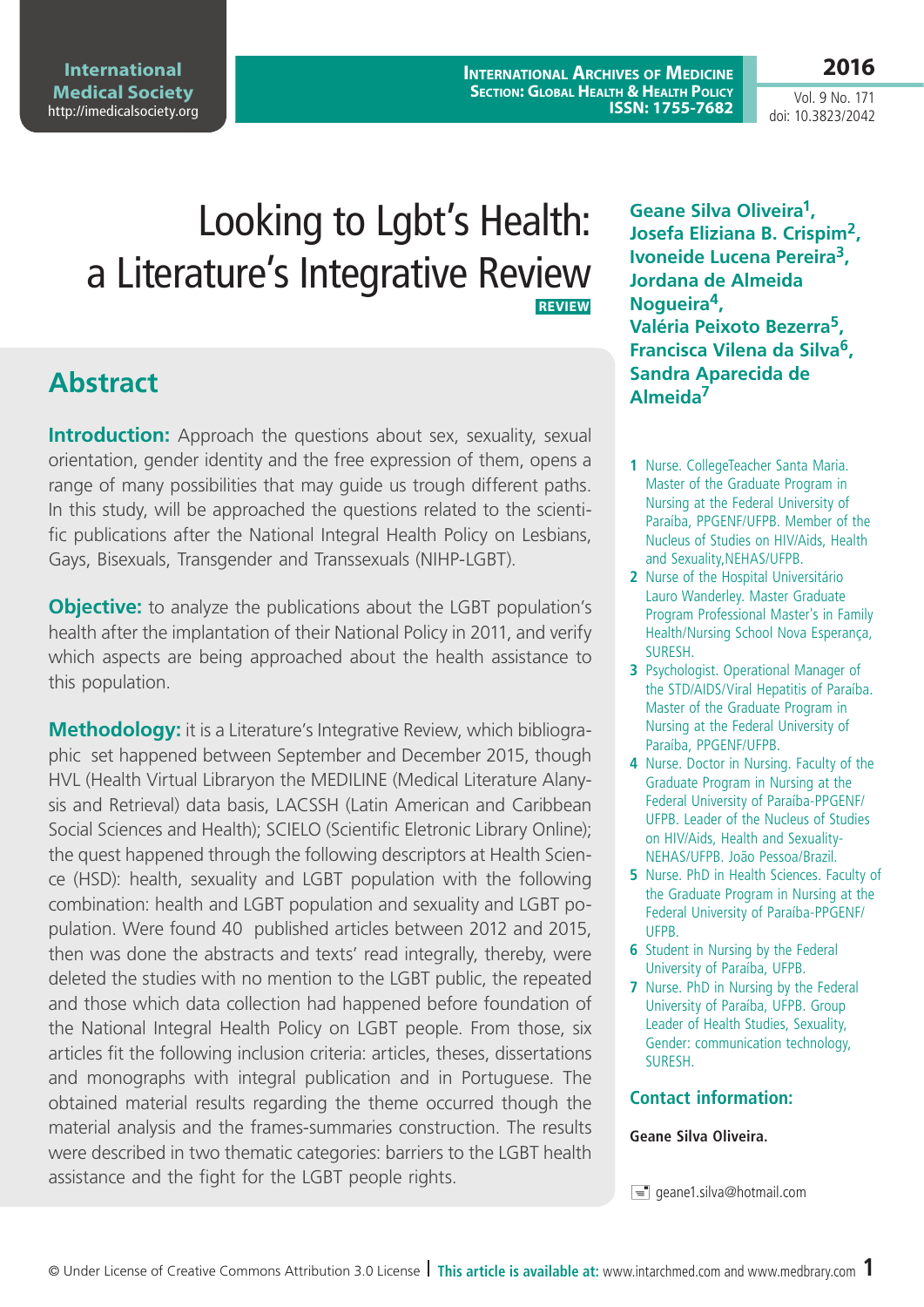**2016**

Vol. 9 No. 171 doi: 10.3823/2042

**Results:** there are few advances in the fight for the LGBT people rights, a lot of barriers to this population health assistance even after the National Policy foundation.

**Conclusion:** Was cleat, till the moment, poor effective the Brazilian legislation regarding the rights and duties of LGBT people on the social sphere and health sphere. There is a necessity of higher knowledge from the health professionals regarding this thematic and a higher quality, resoluteness and integrality at the assistance actions to this population health.

**Keywords** Health; Sexuality; LGBT Population.

## **Introduction**

For years the LGBT (Lesbian, Gay, Bisexual, Transsexual and Transgender) has been struggling and reaching a growing presence in organs and regulatory councils of organized civil society in quest for their rights and duties recognition as Brazilian citizens. This fight also affects the health scope, as soon as regards the access to health services and obtain an equitable and comprehensive care offered by the Health Unic System (HUS).

Regarding access of LGBT people to health services based on the principles of universality, comprehensiveness and equity, gender identity and sexual orientation cannot and should not be differentiating attributes, as routinely intertwine in various ways to other, for example age, race/ color, social class, being a woman, a man, being a child, being old and being LGBT, may have health needs different, implying various demands [Mello et al 2011].

The performance of the Brazilian LGBT social movements, over the last decade, it was very important to give visibility, same as shy, the political and social field for These People. This event led to the conquest of space in the public sphere, allowing the creation of demands related to the government and society, being strengthened with the creation and implementation of public policies, focused on health, focusing on achievement and expansion of their rights [Facchini; Simões, 2009].

In December 2011, the Health Ministry (HM) launched Nº2.836 Ordinance establishing the National Integrative Health Policy of Lesbian, Gay, Bisexual, and Transgender (LGBT-NIHP). Its main objective is to promote the health of the population by eliminating discrimination and institutional prejudice and contribute to the reduction of inequalities and the consolidation of HUS as a universal, comprehensive and equitable system [Brazil, 2013].

According to (Mello et al, 2011) to be considered a population vulnerability and especially social risk, address issues related to the evolution of the health of the LGBT population, as driving the health care practices, lead us to complex reflections and dilemmatic such as sexual rights, reproductive and inalienable human rights of men and women. In addition, emphasizes the break of paradigms, discrimination, and the formation of stigmata, the different types of violence and prejudices that routinely happen to lesbians, gays, bisexuals, transvestites, transsexuals and transgender [Lionço, 2008]. Therefore, it is pertinent to develop studies involving this issue, try to minimally reduce these types of injuries LGBT health.

Considered a landmark of Brazilian health LGBT health actions, the National Comprehensive LGBT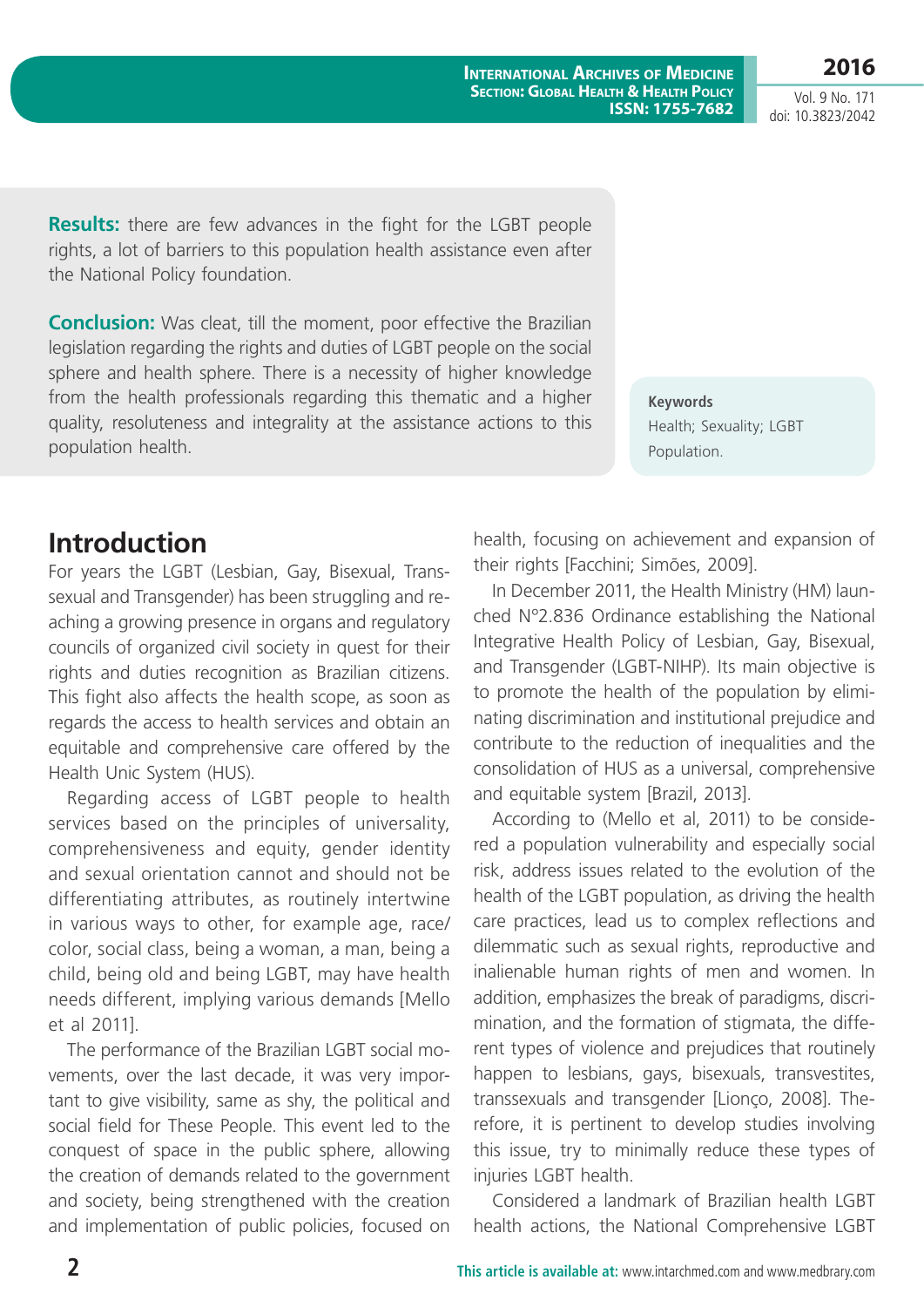**2016**

Vol. 9 No. 171 doi: 10.3823/2042

Health Policy directs and regulates the health care in the three spheres of government [Brazil, 2013]. This policy reinforces the research objective, which is to analyze the publications that deal with the health of LGBT people after the implementation of your policy and see which aspects are being addressed on the health care of this population.

## **Methods**

As this study part of the research project, Social Representations About Sexualities and Gender: dynamics, dimensions and inter subjectivity, it was decided to develop an Integrative Literature Review (ILR), which enables the composition study findings using different methodologies, allowing synthesize results without hurting the epistemological findings of the empirical studies included. For this process to flow free of epistemic follies the ILR requires reviewers to undertake the analysis and synthesis of all data in a systematic and rigorous manner [Soares; et al, 2014].

Therefore, and in view of these criteria it was necessary to follow steps to answer the main question of this study: which the profile of publications that deal with the health of LGBT people after the establishment of its policy and what aspects are being addressed on the health care of this population?

The following steps were followed: theme identification and selection of the research question; establishment of inclusion and exclusion criteria; identification of pre-screened and selected studies, conducting a careful reading of the titles, abstracts and keywords of all full publications to determine whether they were as the inclusion criteria of the study; categorization of the selected studies; analysis and interpretation of the results and, finally, presentation of review / knowledge synthesis for the preparation of the article [Mendes; Silveira; Galvão 2008].

The bibliographic setIt happened in the months from September to December 2015, through the HVL (Health Virtual Library) on the data basis MEDLINE (Medical Literature Analysisand Retrieval System on-line); LACSSH (Latin American and Caribbean Social Sciences and Health); SCIELO (Scientific Eletronic Library Online). The search for articles in the databases occurred through the following keywords indexed in Health Sciences Descriptors (HSD): Health; sexuality and LGBT. We used the Boolean AND operator with the combined descriptors as follows: health and LGBT and sexuality and LGBT population. Soon after the research found 40 articles published between the years 2012 and 2015, then was read abstracts and full texts, therefore, the studies did not mention the LGBT public were excluded, repeated and those whose data collection had happened before the establishment of the National Integrative Health Policy LGBT people.

After this reading, six papers fall into the following inclusion criteria: articles, theses, dissertations and monographs publications in full; in the Portuguese language, because it is a Brazilian politics, published between the years 2012 and 2015, for the purpose of this research is to analyze the publications that deal with the health of the LGBT population after the implementation of its policy, and examine which aspects they are being approached about the health care of this public.

The result of the material occurred by analyzing the articles through the construction of summary tables, which addressed the following aspects: title search, author and scientific mode, periodicals and number of publications, type of research and main results. After reading these articles sought to similar results by dividing them into the following thematic categories: barriers to assistance to LGBT health and the fight for direct LGBT person.

# **RESULTS**

#### **Study characterization**

Regarding the year of publication of scientific works selected, on 01, it is clear that the four-year period 2012-2015, there was emphasis on the years 2013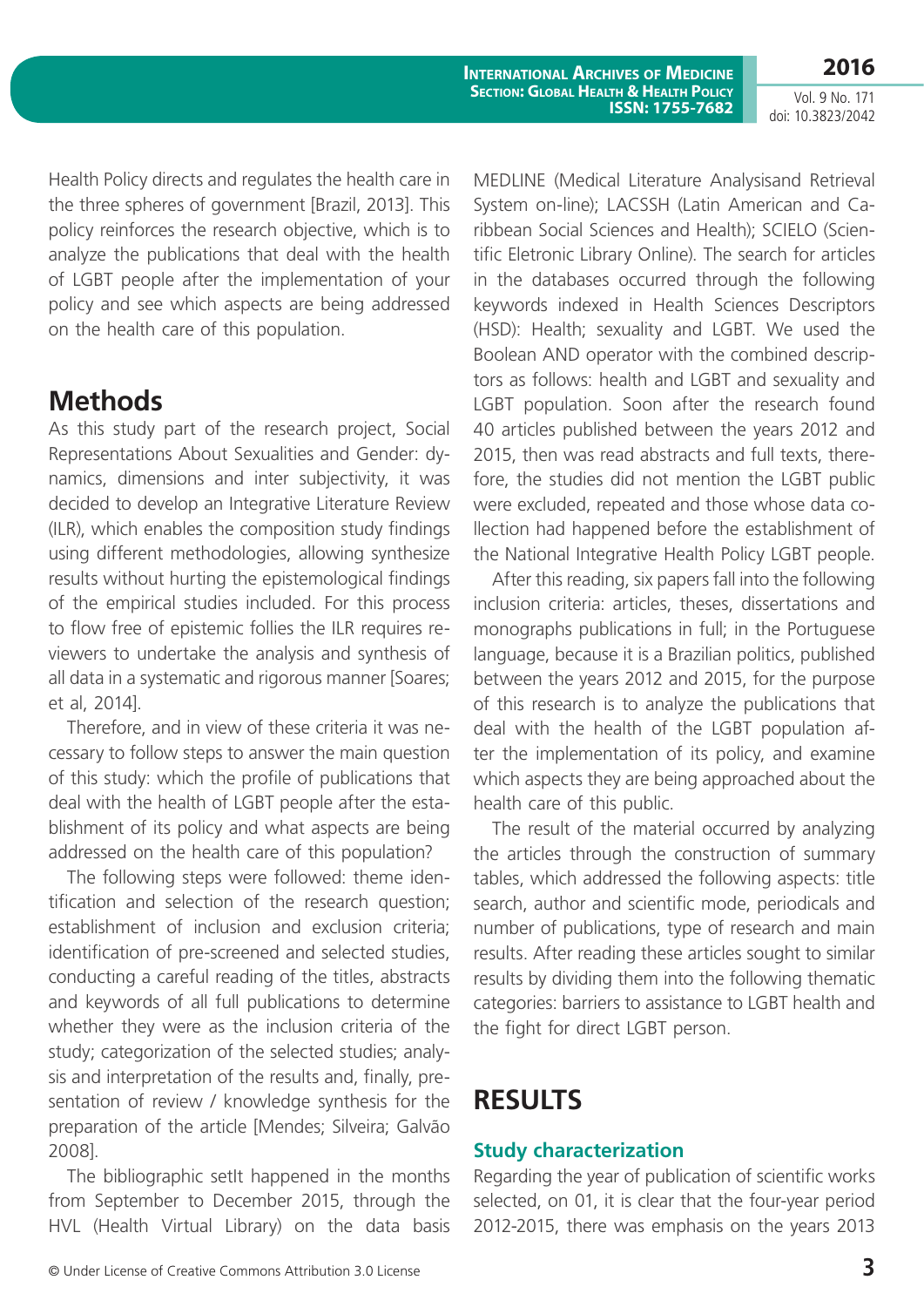Vol. 9 No. 171 doi: 10.3823/2042

|  |  | Table 1. Relationship of scientific productions identified in the research: title scientific work, author and |  |  |  |  |  |
|--|--|---------------------------------------------------------------------------------------------------------------|--|--|--|--|--|
|  |  | year of publication and scientific mode.                                                                      |  |  |  |  |  |

| N | <b>Title</b>                                                                                                                       | <b>Author/ Year</b>                                                                    | <b>Scientific mode</b>          |
|---|------------------------------------------------------------------------------------------------------------------------------------|----------------------------------------------------------------------------------------|---------------------------------|
|   | 1 Health and LGBT Population: Demands and<br>Specifics in Question                                                                 | Rodrigues, Michelle; Ferro, Luís Felipe 2012                                           | Article                         |
|   | 2 Homosexuality and the right to health: a challenge Albuguergue, GrayceAlencar et al 2013<br>for public health policies in Brazil |                                                                                        | Article                         |
|   | 3 Social representations of lesbian women about<br>health care                                                                     | Carvalho, Vanessa Azambuja de 2013                                                     | Course Conclusion work          |
|   | 4 Psychosocial aspects of homophobia between<br>family and health of lesbian and gay youth                                         | Perucchi, Juliana; Brandão, Brune Coelho;<br>Dos Santos Vieira, Hortênsia Isabela 2014 | Article                         |
|   | 5 The challenge of equity and Completeness:<br>Transgender and Tran sexualities in Health System                                   | Guaranha, Camila 2014                                                                  | Master's degree<br>dissertation |
|   | 6 Construction of sexuality to LGBT rights: a slow<br>conquest                                                                     | Gross, Jacson; De Carlos, Paula Pinhal 2015                                            | Article                         |

and 2014, which presented two publications each year, on the topic in question. For the years 2012 and 2015 was found only one publication in both. However, it is remarkable that the scientific paper mode is predominant, since four publications not fit this style, being characterized as Course Conclusion Work (CCW) and one as master's dissertation. **(Table 1)**

With regard to the academic the main author of the analyzed material, it can be observed that the study was developed for 1 occupational therapist; the study pointed como 2 by Nurse, studies 3, 4:05 by psychologists and study 6 by Lawyer. These data indicate the need for more health professionals awakening, with regard to health care and sexuality of LGBT people, since, in various fields of society, this population is considered invisible because it dictates different or abnormal because of their sexual orientation, becoming target of prejudice, stigma and violence.

You can see that the aspects that address sexual issues of people who do not fit the heteronormative model with cultural and social influence, imposed over the years, are produced and replicated, and therefore are changeable causes sexualities different tend to be made invisible, demoralized and excluded without realizing it. LGBT people are vulnerable or are in vulnerable situations, in that break with this heteronormative model of sexual orientation and gender identity, suffering prejudice, discrimination and intolerance, concretized in homophobia, lesbophobia, biphobia and transphobia, which ends up hindering the health care of this public [Gross, 2015].

In health care to the LGBT population, it is necessary that the constituent normative principles of HUS, universality, comprehensiveness and equity are focused on public policies that actually promote coping exclusionary issues of homophobia and heterosexual normative, which produce and reproduce in health professionals, behaviors and biases to meet all users of public or private bodies as if they were heterosexual. These fixation situation gender norms generate serious situations of discrimination and prejudice against lesbian, gay, bisexual and transsexuals [Calderaro; Fernandes; Mello, 2008].

Elucidating the LGBT people and health professionals focusing on legislation, law and access obligations to the Health Unic System and on specific public policies existing in Brazil is a path to greater awareness, decreased prejudice and barriers to access to health services.

As for the characterization of the sample, in **Table 2**, it is observed that the research were published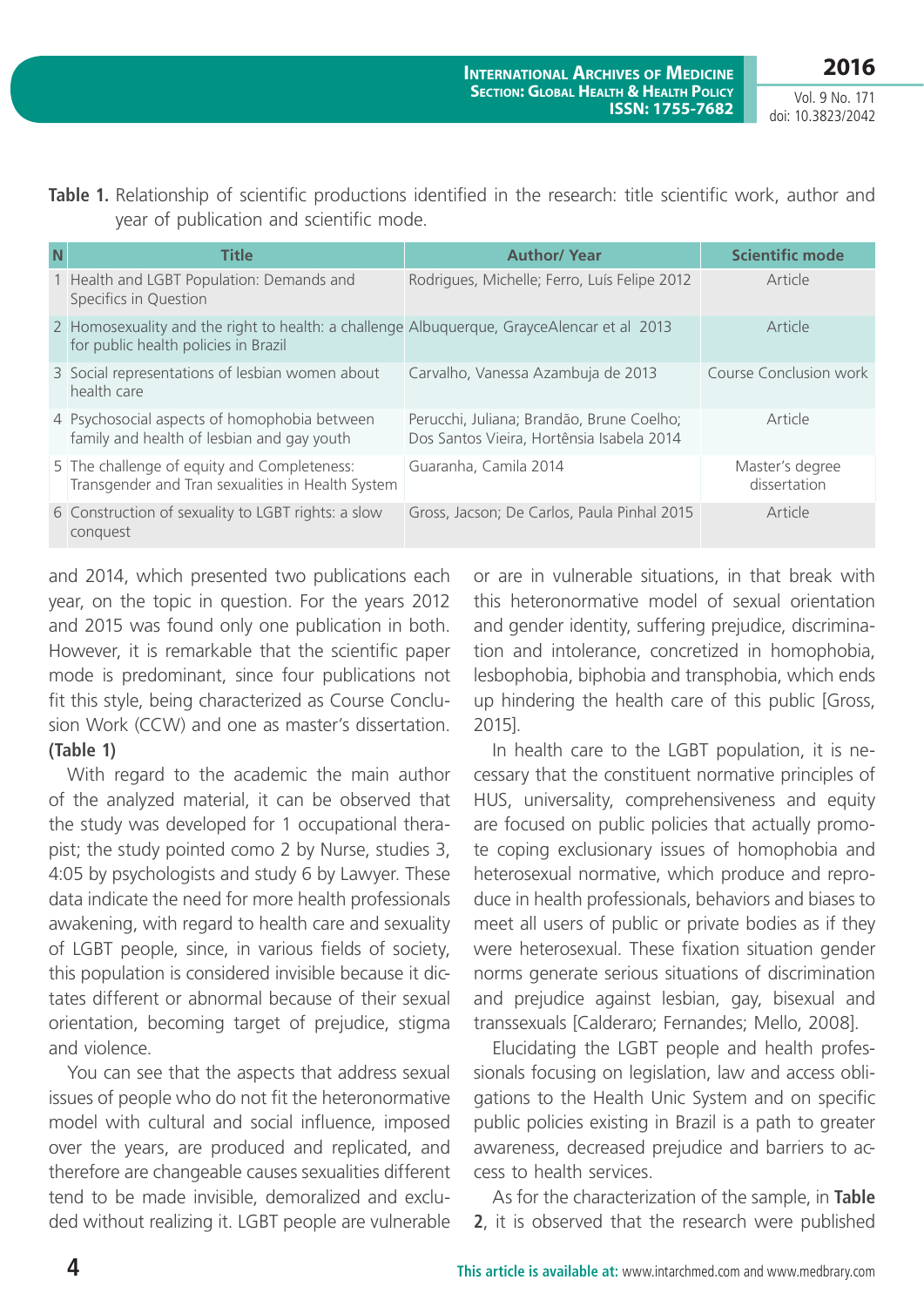**2016**

Vol. 9 No. 171 doi: 10.3823/2042

in scientific journals and in a multidisciplinary virtual library, which facilitates access to health professionals, strengthens and promotes the search for scientific knowledge and deepening study in the area and may thus result in the improvement of the working process and provided assistance to LGBT person.

As the theme is still little discussed, but is gaining impact, it can be observed that there is heterogeneity in the fields and areas of publications. It is notorious a predominance of studies on sexuality, health and LGBT population in the field of social sciences and the field of social psychology, as the results of the study in question. It is worth mentioning that the area of Health Sciences has been focusing on targeted studies to this, which can contribute directly in reducing vulnerability to this population,

#### **Table 2.** Distribution Ratio of publications: journals in electronic library.

| N            | <b>Journals/Electronic Library</b>                                                                                                                           | <b>Publication</b><br>number |
|--------------|--------------------------------------------------------------------------------------------------------------------------------------------------------------|------------------------------|
| $\mathbf{1}$ | Journal Psychology: Science and Profession                                                                                                                   |                              |
|              | 2 Magazine Health Debate                                                                                                                                     |                              |
|              | 3 Magazine Psychology Studies                                                                                                                                |                              |
| 4            | Electronic Library Lume - Digital do<br>Rio Grande do Sul Federal University<br>Repository - Area Health Sciences and<br>Social and Institutional Psychology | 7                            |
| 5.           | <b>Electronic Journal of Law and Politics</b>                                                                                                                |                              |

mainly because it is considered a population of social disease process. This can be proven as numbers of publications of the years 2013 and 2014.

Regarding the methodological design, **Table 3** shows the dominance of the analysis of empirical

Table 3. Aspects of scientific productions identified in the survey: methodological design used and summary of results.

| N | <b>Methodological</b><br>design                                  | <b>Summary of results</b>                                                                                                                                                                                                                                                                                                                                                                                                                                                                                 |
|---|------------------------------------------------------------------|-----------------------------------------------------------------------------------------------------------------------------------------------------------------------------------------------------------------------------------------------------------------------------------------------------------------------------------------------------------------------------------------------------------------------------------------------------------------------------------------------------------|
|   | 1 Literature review for<br>data                                  | The study shows that there are multiple causes in determining the illness of LGBT people: the<br>construction of reflective attention of health professionals across the chain reactions involves the vulnerability process and<br>lead to illness in this population, such as prejudice, violence and ignorance of support and policy<br>networks aimed at this population.                                                                                                                              |
|   | 2 Integrative Literature<br>Review                               | In this research to LGBT health is seen as fragile even after the publication of important<br>documents that ensure access and inclusion of LGBT people in health. The vulnerability of<br>the recommended proposals will meet the discriminatory and hetero normative assistance by<br>health professionals. Therefore, necessary to train human resources for health in relation to the<br>specifics of LGBT health.                                                                                    |
|   | 3 Qualitative grounded<br>in the Social<br>Representation Theory | The results of this article focus on the apprehension in meeting the health of lesbian woman is<br>marked by the fear of discriminatory reaction, if you choose to revise their sexual orientation.<br>Hetero normative and biased standards are established by health professionals who proliferates<br>wrong ideas on the health of lesbian woman. This reinforces the lack of information and<br>knowledge of health professionals about the policies and rights to health geared to that<br>audience. |
|   | 4 Qualitative field and<br>observational                         | This study shows that hetero normative legitimizes the production and maintenance of various<br>situations of violence within the family, often culminating in the expulsion / origin home outlet<br>or submission to systematic family violence.                                                                                                                                                                                                                                                         |
|   | 5 Qualitative grounded in<br>field diary                         | It was addressed in this research the existence of transphobia in health services, marked by<br>situations of prejudice and discrimination. It shows that health actions to transvestites and<br>transsexuals occur in specialized outpatient services and showing the fragility of assistance<br>at the level of primary care. Finally focuses on the need to train health professionals to that<br>assistance be given warm and humane way.                                                             |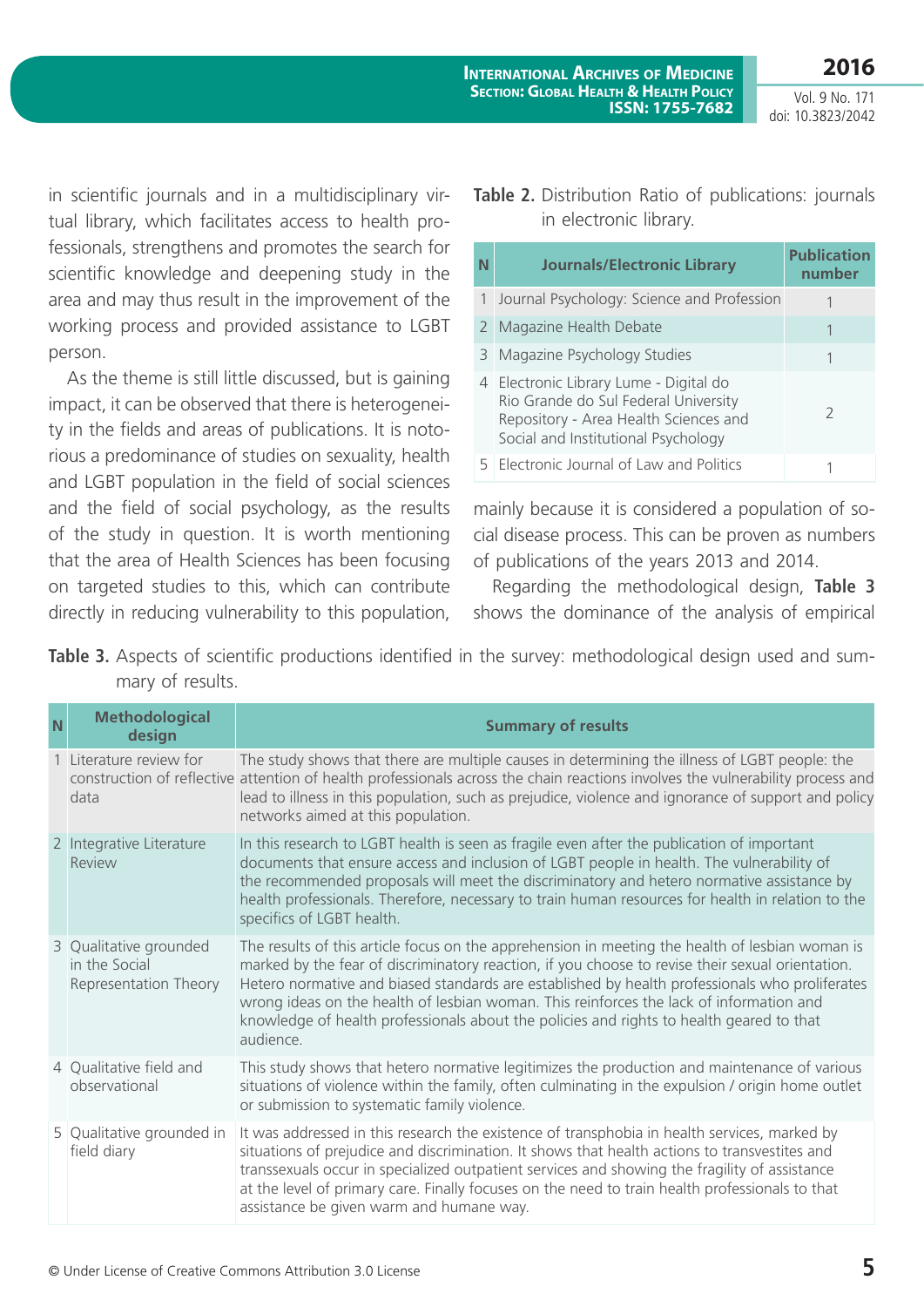Vol. 9 No. 171 doi: 10.3823/2042

**2016**

| N | <b>Methodological</b><br>design | <b>Summary of results</b>                                                                                                                                                                                                                                                                                                                                                                                             |
|---|---------------------------------|-----------------------------------------------------------------------------------------------------------------------------------------------------------------------------------------------------------------------------------------------------------------------------------------------------------------------------------------------------------------------------------------------------------------------|
|   | 6 Literature Review             | The results of this paper was possible to observe social concept of sexuality, hetero normative<br>and the rights that LGBT individuals plead, generating discussion of the social and cultural role.<br>It focuses although the way society conceives of sexuality interfere and hinder the acceptance<br>of LGBT people, which ends up generating the curtailment of rights of this user as a Brazilian<br>citizen. |

data, these, surveys 1, 2:06 not fit in the literature review for reflection of subjective data, research 5 is based on the daily style field the 4 in the observational model and research 6 is grounded in the Social Representation Theory.

As for the synthesis of the results of the study revealed that there are few publications that involve or are related to health and sexuality of LGBT people, since the establishment of its National Policy in 2011. However, these outstanding publications were identified several factors that appear associated with health, sexuality and rights of the people of Lesbian, Gay, Bisexual, Transsexual and Transgender, and to better address these factors, discussions were grouped into two thematic categories: the first shows the "Barriers to Care for LGBT Health" and the second the "Fight by Direct LGBT person".

# **Discussion**

### **Barriers to Care for LGBT Health**

It was observed that most of the research was discussed issues related to sexuality and health care to the LGBT user at different levels of attention. There is a focus mainly of the obstacles existing to the scope of public healthcare service, especially the prejudice, stigma, exclusion and the different types of violence. There are pre-established concepts in society with respect to gender, sexual orientation, sexuality, the disease process and vulnerability of LGBT people, which implies an exaggerated deficit in quality health care provided to these users.

Just from these concepts is that the professionals involved in the health care process, create, build and negotiate social and cultural provisions by representations that are built daily and this experience, go unnoticed health needs differently designed and represented [Oliveira; Santos, 2011].

Even before facing social prejudices, is the inner conflict before the rejection that LGBT people face, is therefore a major issue, since it is for health professionals to contribute to the construction and representation of identity of being, helping individuals to understand and solve their internal conflicts among which we can mention the discovery of the sexual orientation of that individual [Silva, Lima, Correia, 2013].

To Lionço (2008) sexual orientation, sexual and gender identity are characteristics that can be undefined concepts and, consequently, generates the lack of health professionals, leading deficit of health demands geared specifically the reality of sexual life, sexuality and health of LGBT people. The no real knowledge of these concepts, support networks, public policy and the generalization of this problem, configure in a major obstacle to access to health services that meets in full.

Even before the establishment of the National Comprehensive Health Policy Lesbian, Gay, Bisexual, Transsexual and Transgender (LGBT-NIHP), the Health Ministry (HM) already looking for that user and warned that violence and discrimination should be considered as driving forces in the development of diseases and mental suffering injuries. Linked to homophobia, other social exclusion factors should be scored as triggers of this population disease process, such as, unemployment, racism and lack of access to housing and food [Brazil, 2008].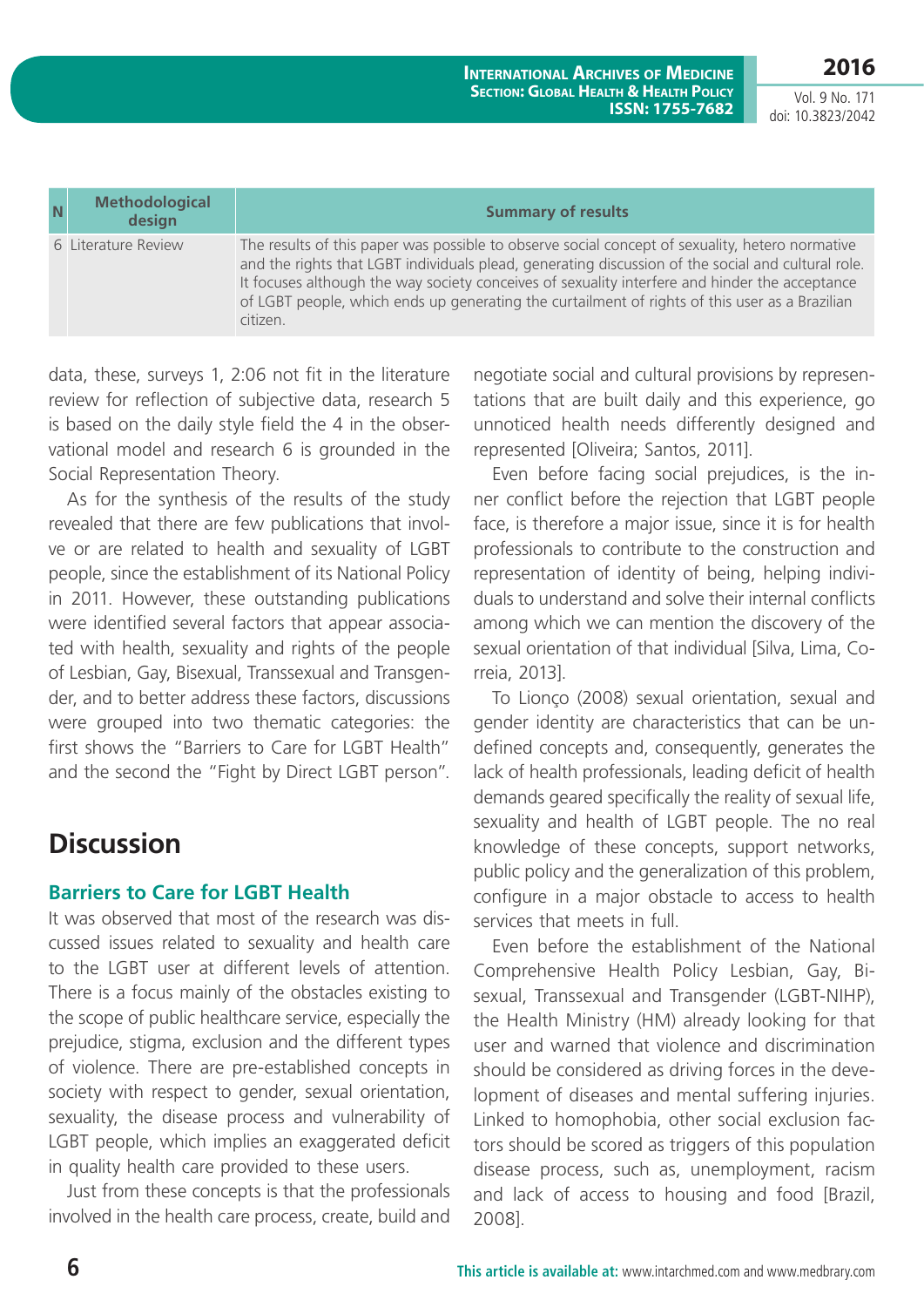Vol. 9 No. 171 doi: 10.3823/2042

**2016**

It is notorious the HM concern with complexity in the health field and weaknesses that address sexual issues of LGBT people. In the Policy launched in 2011 there is the focus on the fight against prejudice by showing that it can generate the worst form of exclusion and illness LGBT users.However, it is noticeable, as shown in the survey results analyzed in **Table 3** that even after the emergence of politics, these barriers to care in health care still exist, is more broadly, as regards the assistance weakness in various levels of health care or more specifically, regarding the right of use of the social name adopted by this class in all society segments.

Corroborating to Duarte (2014), by pointing out that the situations of discrimination, invisibility and institutional prejudice and the lack of preparation, lack of knowledge on gender identity or expression, sexual orientation still exist and happen naturally, adds that the full neglect and ignorance form the heart of the matter and that much needs to be done minimally to reverse the effects of years of exclusion and invisibility. This assertion depicts the fragile execution of the National Policy for HUS their employees when it comes to this topic.

Health professionals should be alert to the occurrence of prejudice and discrimination to LGBT population also within the family, where these acts of violence committed by family members themselves, usually end in expulsion or abandonment of these people, putting in serious situation of vulnerability and social risk [Brazil, 2010]. It is noted the need for constant search for this population, the rights and advances in all fields and areas that address or relate to inclusion and acceptance of full and equal form of LGBT people.

However, despite the said advances in the field of sexual rights LGBT health, with a view to building a public policy for this population, especially with regard to the recognition of the discriminatory effects of prejudice and exclusion in different social segments is Duarte (2014), claims to be a historical phenomenon in the social determination of the health-illness care process, which prints on a larger scale, suffering and illness, setting in greater vulnerability to this population segment.

Because it is a slow and challenging social construction for both the population involved and for health professionals, the improvement of the care planning is required, the training of health professionals on the subject in question, scientific improvement, to occur activation new ideas, legal support and strengthening of care, based on the elucidation demystification of stigmas and eradication of various forms of violence and prejudice, explicit or subjective.

#### **Fight for the Rights of LGBT People**

By observing the syntheses of research results selected in this study, it is evident that, in addition to several barriers surrounding the LGBT population to health services, there is a constant struggle of this population parcel for their social and political rights in an attempt to reach achievements and recognition of their citizenship.

Thus, in a prejudice of coping context and discrimination arise social movements organized by this part of the population and the interconnected groups, now recognized as Brazilian LGBT Movement. In performing this movement is a set of claims, including the free expression of their sexual orientation, changing the name in identity documents, access to health policies and the protection of the State against violence motivated by prejudice [Carrara, 2010].

Brazilian Law is still truly silent with regard to the rights of these users of health services. These rights that mark the citizenship of LGBT group are, in fact, forgotten and left aside by the legislature, which evades the time of the formulation of laws to protect and defend these minorities, and this is often due to the nature of issues religious and moral, which reflect in electoral campaigns against conservative groups in society [Gross, 2015].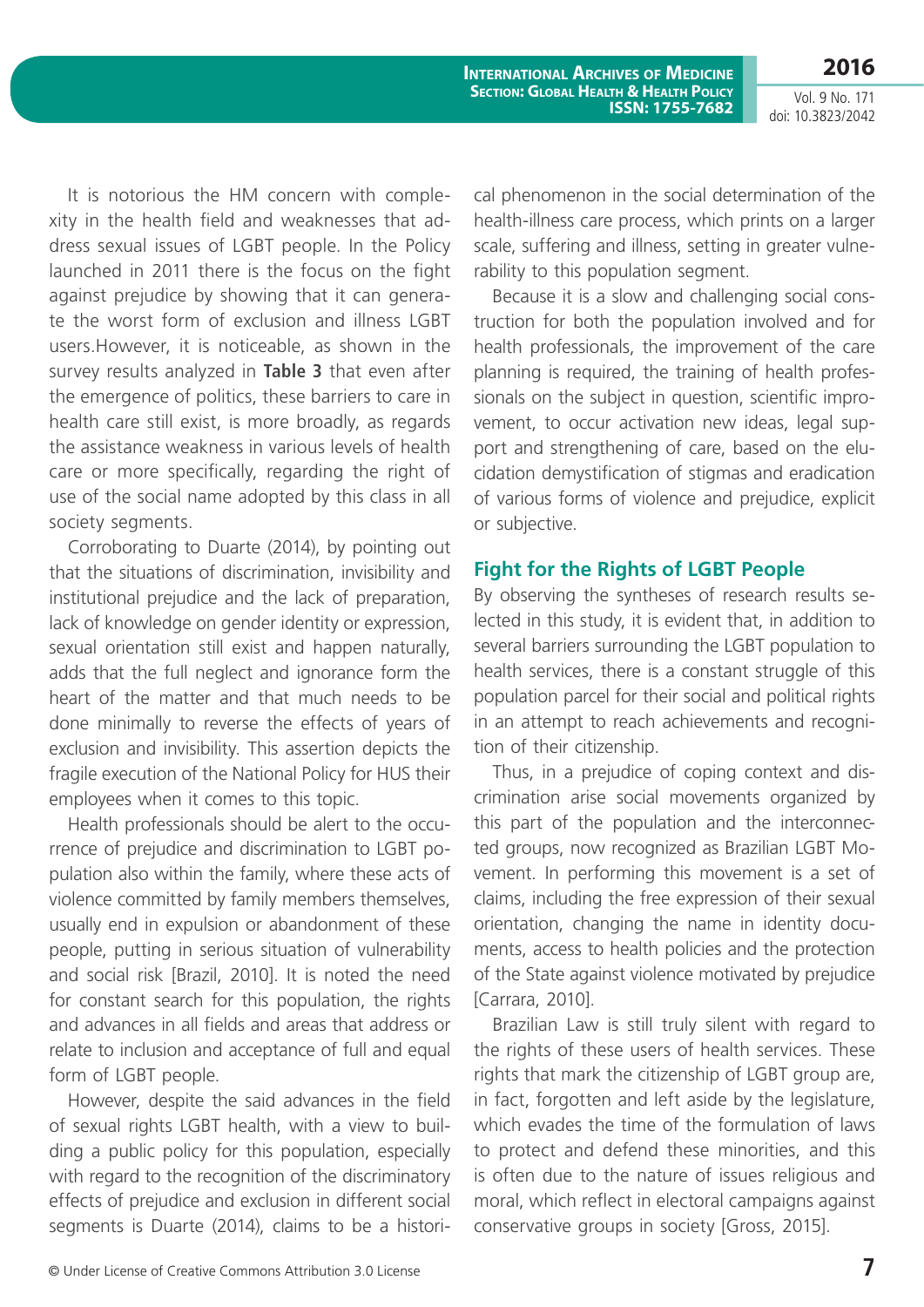Vol. 9 No. 171 doi: 10.3823/2042

**2016**

However, the way to express themselves freely, thoughts, attitudes and sexual behaviors oriented dwarf heterosexuality, are considered abnormal for most of the population, which can generate violent and exclusionary attitudes to the individual and family LGBT. And it is precisely guided in an attempt to reverse this situation, which in 2004, is launched by the Federal Government Brazil without Homophobia Program - Program to Combat Violence and Discrimination against LGBT and the Homosexual Citizenship Promotion, that the LGBT population is advancing slowly and conquering spaces.

For Mello Avelar; Maroja, (2012) this evolution continues with the completion, in 2008, the First National Conference of Gays, Lesbians, Bisexuals, Transvestites and Transsexuals, with the theme "Human Rights and Public Policy: the way to ensure the citizenship of gays, Lesbians, Bisexuals, Transvestites and Transsexuals (LGBT) ", launch of the" National Plan for the Promotion of Citizenship and Human Rights of Lesbian, Gay, Bisexual and Transgender" (NPPCHR-LGBT). The following year, in 2009 published the decree creating the "National Human Rights Program 3" (NHRP-3). From these initiatives, it was possible to reflect more broadly on the process of designing and implementing public policies for LGBT people in Brazil, so in 2011 instituted the National Policy for Integral Lesbian Health, Gay, Bisexual, transvestites, Transsexuals and Transgender (LGBT-NIHP) [Brazil, 2013].

Even with the advances of social rights achievements with inclusion in the political environment and the establishment of standards and legislation for the LGBT population, is unfortunately still factual aggression, torture, discrimination in public agencies and government authorities. Moreover, economic discrimination against free movement, privacy and work, family breakdown, educational, scientific and religious defamation and discrimination in the media, insulting and anti-gay prejudice, anti-lesbian and anti-transgender are common forms, and often they go unnoticed, violence. This

type of violence against sexual orientation has multiple forms of expression, from jokes to stereotypical representations. Gross (2015) It states that such violence is a hostile reaction to the hetero normative misdemeanors.

How do I reverse this attitude and assuming LGBT citizenship rights, where several are raised discussions by the legitimate social movements of this class, which has been traced back as ethics in care, the influence of religion and moral values of Brazilian society that can expose, clearly, the contours of a historical process ongoing that reveals how effectively principles, policies and actions materialize or not in the everyday [Bittencourt; Fonseca; Segundo, 2015].

This embodiment can be proven from the observation of reality that slowly is being changed, and an example would be to guarantee the use of the social name of transvestites and transsexuals, which reveals the freedom of expression and citizenship and their identity genre.

It is noteworthy be necessary to monitor the guarantee of the rights of LGBT people, as well as the bodies that claim rights to this segment of the population must remain vigilant regarding the direction and attitude of care towards this population, because only then will it be possible get greater achievements and consequently respect, visibility, breaking religious and social paradigms.

### **Conclusions**

In order to analyze the publications that deal with the health of LGBT people after the establishment of the National Integrative HealthPolicy (NIHP-LGBT) and see which aspects are being addressed on the health care of this population can be observed initially the scarcity of publications on this theme, which is reflected in need of awakening of health professionals to research on this topic.

Regarding the findings of this research, it was seen that after the imposition of NIHPLGBT in 2011,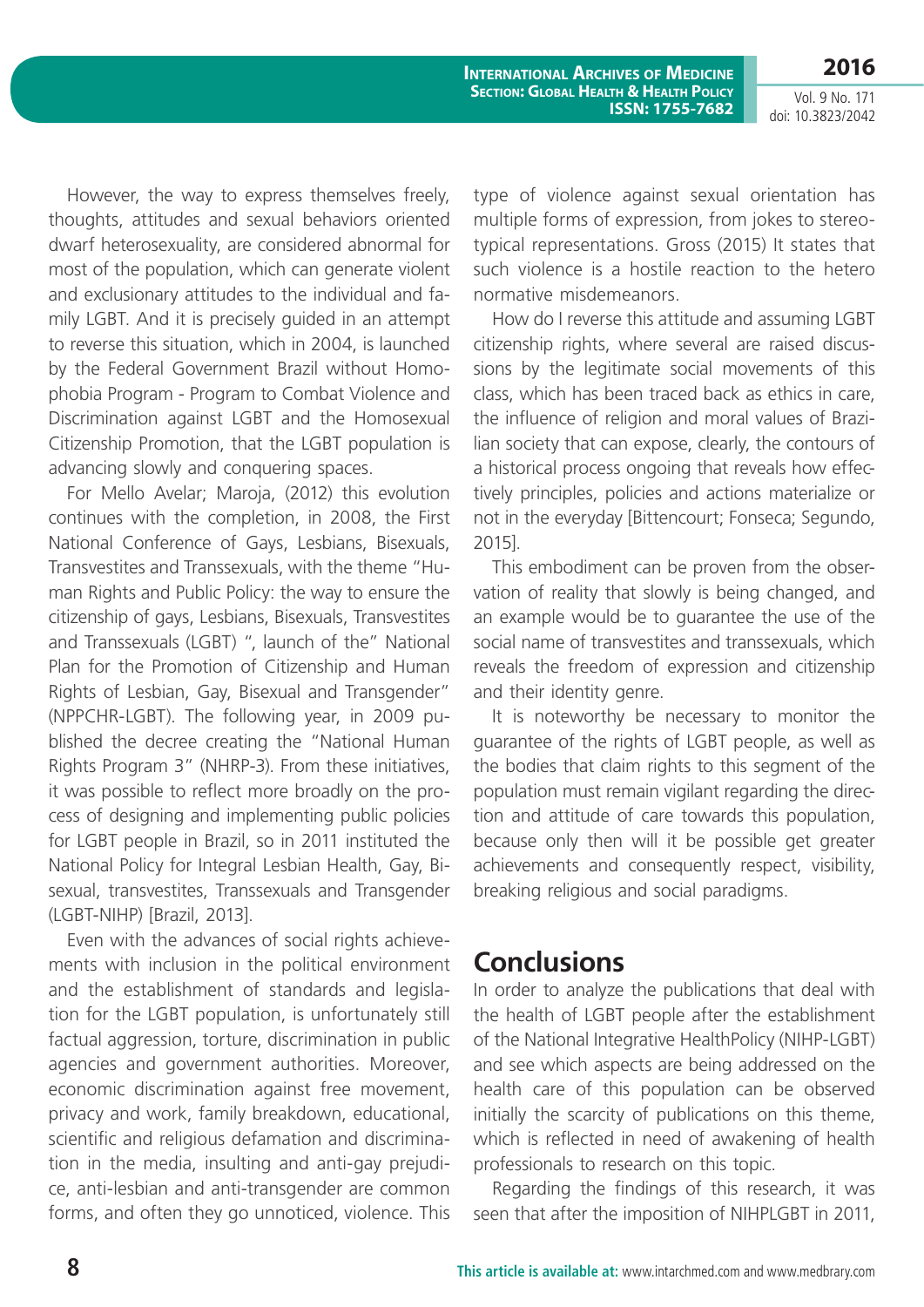**2016**

Vol. 9 No. 171 doi: 10.3823/2042

there was a predominance of use of subjective data to achieve the objectives of the vast majority of studies showing that listening to this population and professionals health who deal with this population can serve as barriers capture tool and quality of the provided services.

The results showed that there are still barriers to assistance to LGBT health and these still continue to clutter the comprehensive care of Lesbian, Gay, Bisexual, Transsexual and Transgender, since the lack of reception of health services, fear of LGBT people to show their true sexual orientation or gender identity, prejudice and pre-set by society and health professionals concepts. In this context, the lack of knowledge of these professionals regarding the equitable assistance, comprehensive and specialized for that audience, combined with lack of support and confidence to free speech if their sexual orientation and gender identity LGBT users, plus the very exclusion of society by social and religious aspects and the various types of violence they are subjected to, interfere directly the health care of these people and wounds with what is recommended by the Laws and Regulations and the health System.

Regarding the struggle for the rights of LGBT people, it was observed that many achievements have been made, but at a slow pace and with little effectiveness of policies and objectives. It is known that only the fact that the theme is on the rise and the current focus already established itself as a positive point to be evaluated. However, it is still worrying to have that after the implementation of the National Policy, rather than it directs and regulates is deployed.Thereby, reflected in the grandeur of this struggle, the difficulties and challenges that LGBT person is subject only want to be assisted in full in all health areas. This paradox instigates reflection for the reason of non-fulfillment of the constitutional rights of Brazilian citizens, in addition to their sexual orientation or gender identity, which can be inferred that people are merely sexual beings and their sexuality or identity makes it less human rights and lower.

Finally, the need for measures aimed at implementing the objectives and strategies that are proposed in the Brazilian legislation to improve the quality of life was observed for increased search for the rights and obtaining assistance for humanized health, skilled, resolute and full of LGBT person as said the Brazilian Constitution and the Health Unic System.

### **References**

- **•** Ministério da Saúde. Secretaria de Gestão Estratégica e Participativa. Departamento de Apoio à Gestão Participativa (BR).Política Nacional de Saúde Integral de Lésbicas, Gays, Bissexuais, Travestis e Transexuais / Ministério da Saúde, Secretaria de Gestão Estratégica e Participativa, Departamento de Apoio à Gestão Participativa. Brasília : 1. ed., 1. reimp. Ministério da Saúde, 2013. 32 p.
- **•** Ministério da Saúde. Secretaria de Atenção à Saúde. Departamento de Atenção Básica (BR).Caderno de atenção básica. Saúde sexual e saúde reprodutiva/Ministério da Saúde, Secretaria de Atenção à Saúde, Departamento de Atenção Básica. – Brasília: Ministério da Saúde, 2010.
- **•** Ministério da Saúde (BR). Saúde da população de gays, lésbicas, bissexuais, travestis e transexuais. Rev. Saúde Pública, 2008, 42(3), 570-573.
- **•** Bittencourt, D.; Fonseca, V.; Segundo, M.. Acesso da população LGBT moradora de favelas aos serviços públicos de saúde: entraves, silêncios e perspectivas. CONEXÕES PSI, 2015 v. 2, n. 2, p. 60-85..
- **•** Calderaro, F.; Fernandes, B.,Mello, L.."Cidadania TTLBG e o direito à saúde no Brasil". In: ROCHA, Dais et al. (orgs.). Diversidade e equidade no SUS: parceria universidade e educação popular. Goiânia: Cânone. 2008, p. 57-68.
- **•** Carrara, S. Políticas e direitos sexuais no Brasil contemporâneo. BAGOAS, 2010, n. 05, p. 131-147,.
- **•** Da Silva Correia, M.; Da Silva, M.L.A.; Lima, G.S.. O homossexualismo: a descoberta do ser. Caderno de Graduação-Ciências Biológicas e da Saúde-UNIT, 2013, v. 1, n. 2, p. 27-36.
- **•** Duarte, M. J. O. Diversidade sexual, políticas públicas e direitos humanos: Saúde e cidadania LGBT em cena. Temporalis,2014, v. 1, n.27, p.77-98.
- **•** Facchini, R.; Simões, J. A..Na trilha do arco-íris: do movimento homossexual ao LGBT. São Paulo: Perseu Abramo, 2009.
- **•** Gross, J.;De Carlos, P. P. Da construção da sexualidade aos direitos LGBT: uma lenta conquista. Rev. Direito e Política, 2015, v. 10, n.2, p.747-761.